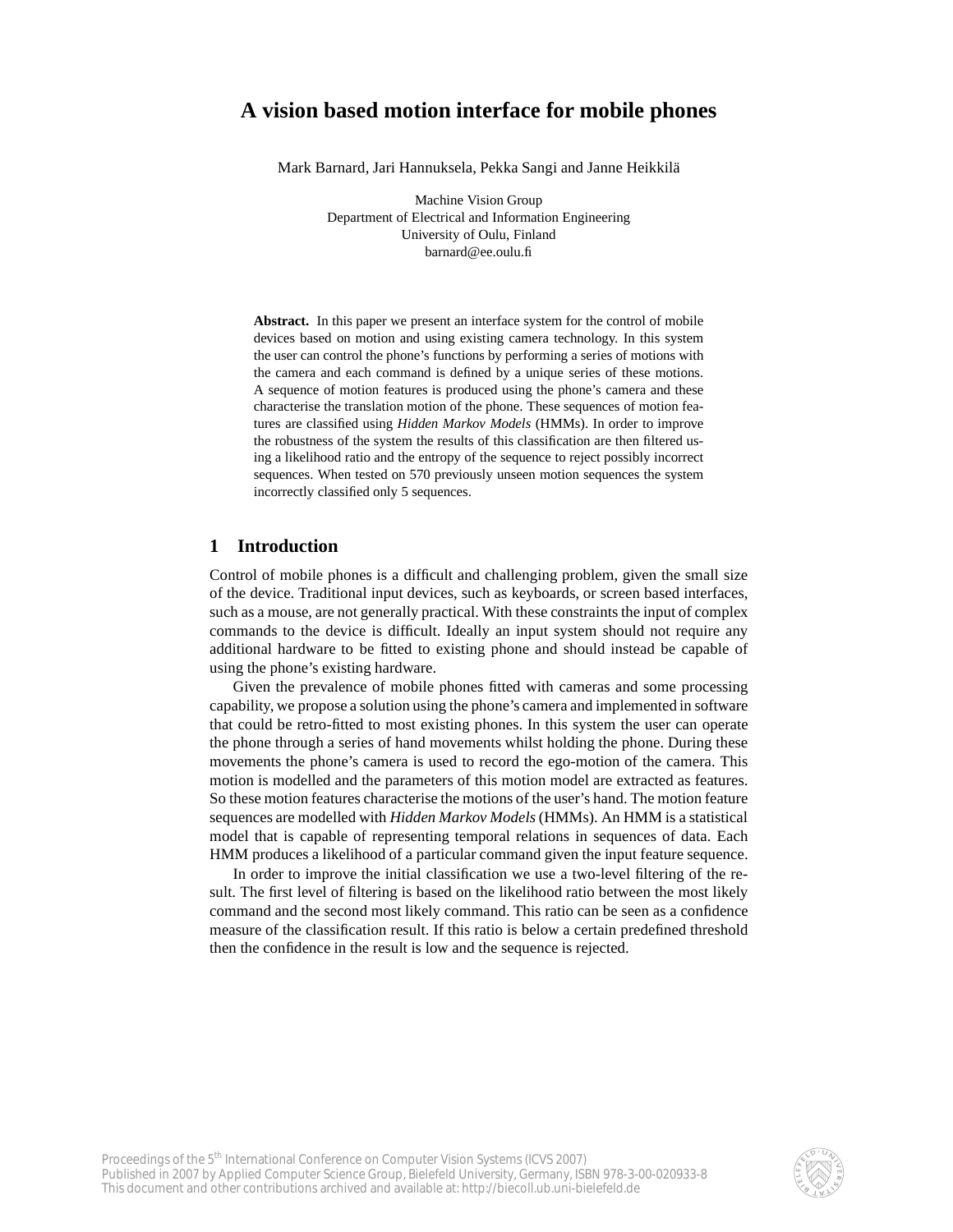A second level of filtering is employed to reject unintentional or accidental sequences, such as when the input system is activated without the user's knowledge or the user loses control of the phone for some reason. It is important that these unintended commands are not recognised and executed as real commands.

An alternative solution for estimating the device motion could be based on special motion sensors such as accelerometers. However, there is a need to install external sensors. Today, computer vision is a more natural choice, because current mobile phones are often equipped with cameras that can provide visual input for estimating motion.

Prior work on vision based user interfaces for mobile phones has mainly focused on browsing and navigation on the display. This is also a rather new application field and there are few solutions available so far. Möhring et al. [9] presented a tracking system for estimating 3-D camera pose using special colour coded markers. The frame rate, including marker detection, barcode reading and rendering is about 5 fps. Rohs [13] used a block matching based technique to measure the relative x, y, and rotational motion. The frame rate of the algorithm was about 5 fps. Drab et al. [3] use a method called projection shift analysis to measure the x- and y- motion of the device. Recently, Haro et al. [6] proposed a feature based tracking system in order to determine scroll direction and magnitude. Their method uses motion magnitude for zooming. Unlike the other methods presented here, our motion estimation method allows the estimation the of the camera rotation as well as the lateral motion. Our solution is also efficient and provide frame rate of 10 fps.

We wish to emphasise the point here that our goal is to create a general solution to this problem rather than tailoring the solution for a particular user. So in our system after the initial training, no parameters need to be adjusted for each user. This goal is reflected by the fact that the data used for training is collected from completely different users from the data used to test the system.

## **2 Feature extraction**

In this section, our method for estimating the global motion of a mobile phone is briefly reviewed [5]. Global motion refers to the apparent dominant 2-D motion between frames, which can be approximated by some parameterised flow field model [10]. Our method for estimating such models has two main phases. In the first phase, the motion of the selected features and related uncertainty is analysed, and in the second phase, outliers are removed and the results are used for obtaining parametric global motion estimates.

#### **2.1 Feature motion analysis**

In the feature motion analysis phase, good features from the scene is first selected. Various criteria for the feature selection have been proposed, and they typically analyse the richness of texture within a small image window [16]. In our approach, the spatial gradient is evaluated in horizontal and vertical directions for each image region  $B_i$  in the obtained image. Each image region  $\mathcal{B}_i$  contains M by M pixels (e.g.  $M = 6$ ). The sum of gradient values  $G(\mathcal{B}_i)$  is used as a criterion. In order to distribute features over the image, the central image region is divided into  $N$  smaller rectangular subregions

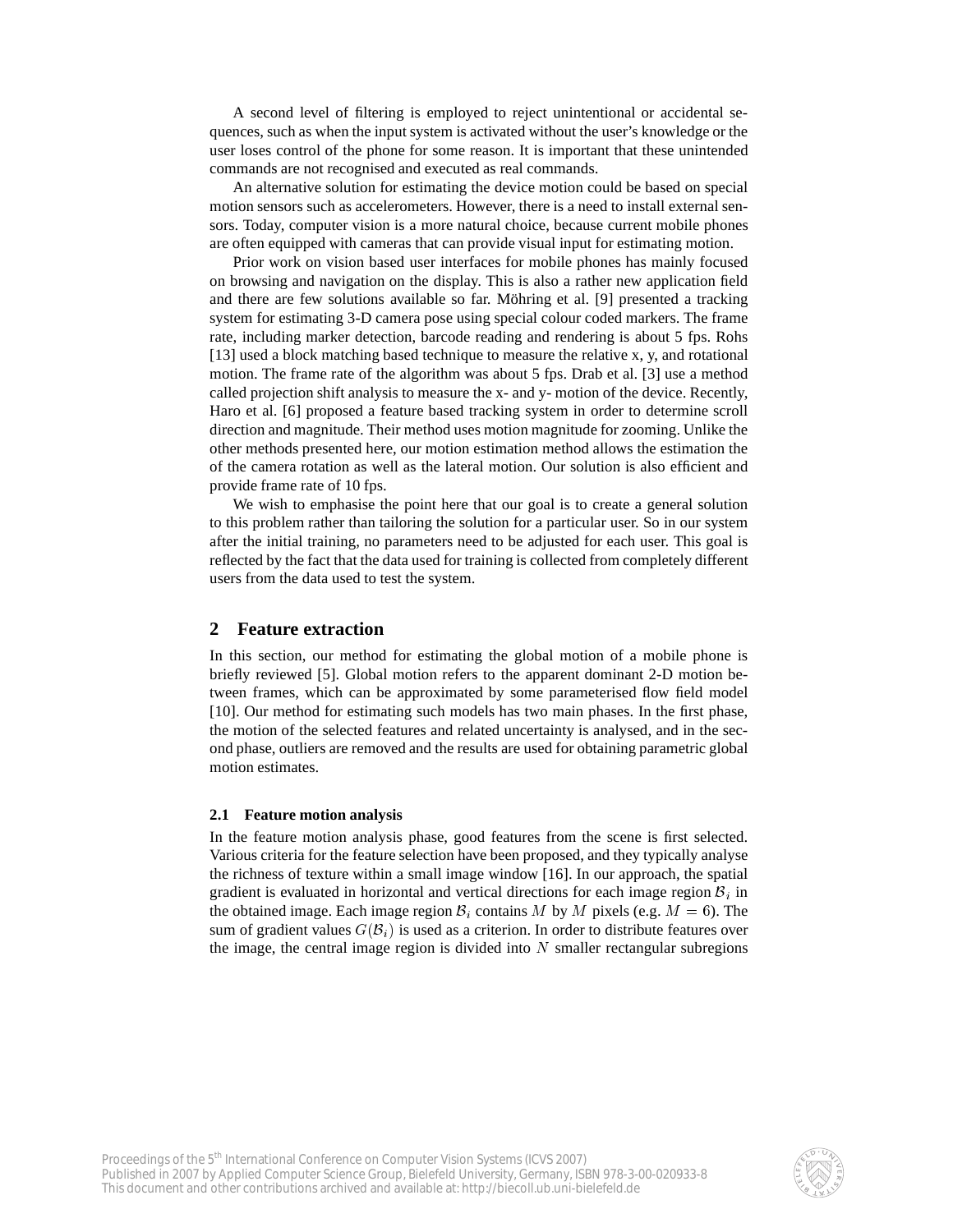(e.g.  $N = 16$ ), and one feature block which maximizes the measure is selected from each region (see Fig. 1). For our computational platform, such a straightforward scheme is well suited. It must be noted that a subregion may not contain any good features, or it might contain only straight edges. The estimation of feature motion may therefore suffer from the aperture problem. In order to alleviate this problem, uncertainty in feature motion estimates is analysed and used in global motion estimation.



**Fig. 1.** Motion estimation principle. Left: feature selection, right: local motion features.

In order to determine displacements of selected feature blocks, exhaustive evaluation of a sum of squared differences (SSD) block matching measure,  $D(\mathbf{v}; \mathcal{B}_i)$ , is performed over a suitable range of integer displacements in x- and y-directions (e.g.  $-12...+12$ ). The displacement v that minimizes the criterion is used as the displacement estimate  $v_i$ . Uncertainty of this estimate is analysed by performing gradient-based thresholding for the motion profile. Moments of the thresholding results provide a  $2 \times 2$ covariance matrix  $C_i$  (error ellipses), which represents the local motion uncertainty. Computation of  $C_i$  is based on an analysis where we select motion candidates, which possibly have the true motion in their vicinity. For selection, we use the block gradient measures computed in the previous step for thresholding the SSD values of motion candidates. The rule for determining the set of proper candidates,  $V_i$ , is of the form

$$
V_i = \{ \boldsymbol{v} \mid D(\boldsymbol{v}; \mathcal{B}_i) \le k_1 G(\mathcal{B}_i) + k_2 \},\tag{1}
$$

where  $k_1$  and  $k_2$  are some fixed parameters [14]. Once  $V_i$  has been determined, the confidence of the feature motion estimate is summarised as a covariance matrix

$$
C_i = \frac{1}{\#V_i} \sum_{\bm{v} \in V_i} \left( (\bm{v} - \bm{v}_{c,i}) (\bm{v} - \bm{v}_{c,i})^T \right) + \frac{1}{12} \bm{I}, \tag{2}
$$

where  $v_{c,i}$  denotes the centroid of  $V_i$  and  $I$  is a  $2 \times 2$  identity matrix. The resulting covariance matrices are illustrated as green ellipses in Fig. 1.

#### **2.2 Global motion analysis**

As a result of the feature motion analysis phase, we have a set of feature motions represented by triplets  $F_i = (\boldsymbol{p}_i, \boldsymbol{d}_i, \boldsymbol{C}_i), i = 1, ..., N.$  In the second phase, global motion is estimated using this information. We use a four parameter similarity motion model which represents the displacement  $d$  of a feature located at  $p = [x, y]^T$  using

$$
d = d(\theta, p) = H[p]\theta = \begin{bmatrix} 1 & 0 & x & y \\ 0 & 1 & y & -x \end{bmatrix} \theta,
$$
 (3)

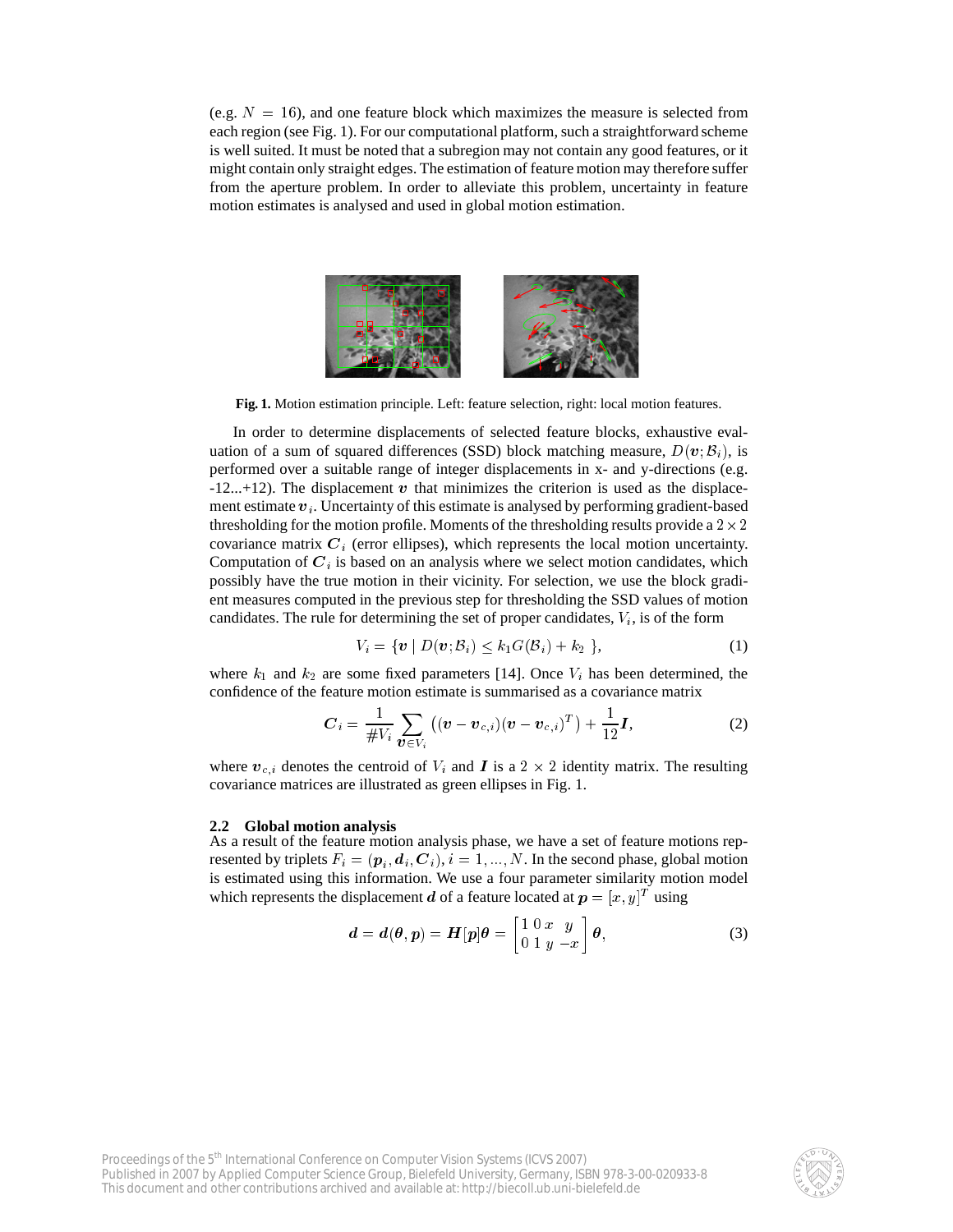where  $\theta = [\theta_1, \theta_2, \theta_3, \theta_4]^T$  is a vector of model parameters and  $H[p]$  is an observation matrix. Here,  $\theta_1$  and  $\theta_2$  are related to common translational motion, and  $\theta_3$  and  $\theta_4$ encode information about 2-D rotation  $\phi$  and scaling s,  $\theta_3 = s \cos \phi - 1$  and  $\theta_4 =$ s sin  $\phi$ .

**Outlier analysis** The purpose of outlier analysis is to discard those feature motion measurements that might be harmful. For example, feature motion estimates might be erroneous due to image noise, or there might be several independent motions in the scene. We assume that the majority of features are associated with the global motion we want to estimate. In order to select inlier features, a method similar to the RANSAC [4] is used. In our approach, pairs of features  $F_i$  are chosen for instantiating motion model hypotheses, which are then voted for by other features. The hypothesis that gets the most support is considered to be close to the dominant global motion and is used for selecting the inlier features. Motion hypothesis  $\theta_{k,l}$  for a feature pair  $(F_k, F_l)$  is generated by solving a system of equations, which is based on (3). As the number of features can be relatively small, we generate and evaluate hypotheses for all feature combinations.

Let us denote with  $\nu_i(\theta_{k,l})$  the number of votes that a feature  $F_i$  gives to the hypothesis  $\theta_{k,l}$ . The covariance matrix  $C_i$  associated with the feature  $F_i$  provides information about the feature motion uncertainty in different directions. It is therefore reasonable to base the calculation of  $\nu_i(\theta_{k,l})$  on the Mahalanobis distance between the estimated displacement,  $d_i$ , and hypothesized displacement  $d(\theta_{k,l}, p_i)$  given by (3). In order to simplify calculations, we use the squared Mahalanobis distance

$$
d(F_i, \boldsymbol{\theta}_{k,l}) = \boldsymbol{d}_{i,k,l}^T \boldsymbol{C}_i^{-1} \boldsymbol{d}_{i,k,l},
$$
\n(4)

where  $d_{i,k,l} = d_i - d(\theta_{k,l}, p_i)$ . Using this distance, the number of votes is computed using

$$
\nu_i(\boldsymbol{\theta}_{k,l}) = \begin{cases} T_v - d(F_i, \boldsymbol{\theta}_{k,l}) & \text{if } d(F_i, \boldsymbol{\theta}_{k,l}) < T_v \\ 0 & \text{otherwise} \end{cases},\tag{5}
$$

where  $T_v$  is a user-defined threshold (in our experiments,  $T_v = 4.0$ ). The hypothesis  $\theta_{k,l}$  that maximizes the sum  $\sum_{i=1}^{N} \nu_i(\theta_{k,l})$  is used for selecting features  $F_i'$ , which are passed to the global motion estimation step. These inlier features are those that give some support for the best hypothesis, that is,  $\nu_i(\theta_{k,l})$  is non-zero for them.

**Global motion estimation** In order to compute interframe motion, we assume that the motion of any inlier feature  $F_i' = (\bm{p}_i, \bm{d}_i, \bm{C}_i)$  is a realization of the random vector

$$
d_i = H[p_i]\theta + \eta_i,\tag{6}
$$

where  $\theta$  is the true motion, and  $\eta_i$  is the observation noise with  $E(\eta_i) = 0$  and  $E(\eta_i \eta_i^T) = C_i$ . Observations of feature motions are assumed to be independent. The best linear unbiased estimator for the motion is

$$
\hat{\boldsymbol{\theta}} = (\boldsymbol{H}^T \boldsymbol{W} \boldsymbol{H})^{-1} \boldsymbol{H}^T \boldsymbol{W} \boldsymbol{d},\tag{7}
$$

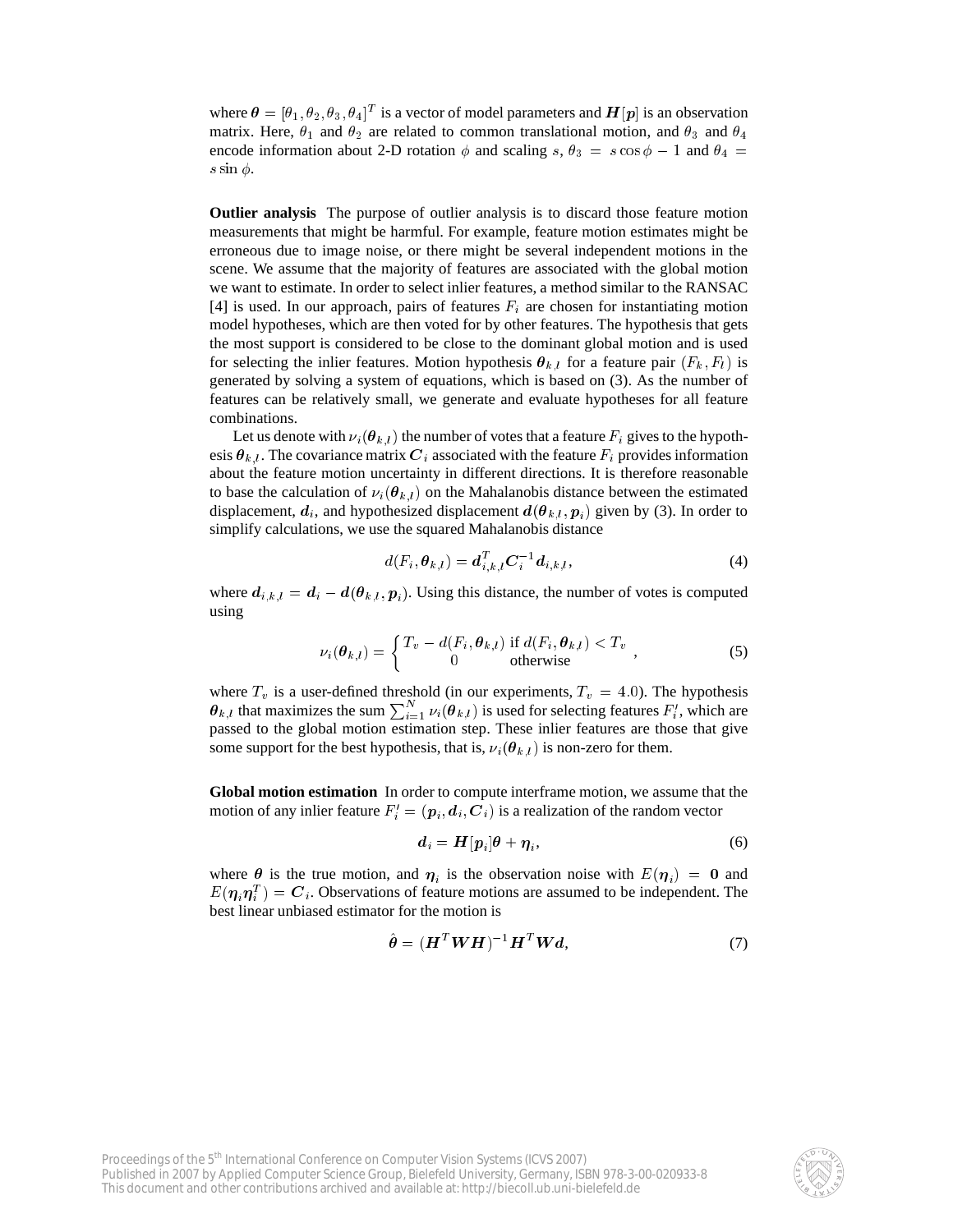where d is the vector of motion observations composed of  $d_i$ , W is the inverse of the block-diagonal matrix composed of  $C_i$ , and the observation matrix  $H$  is composed of  $H[p_i]$ . Uncertainties associated with feature motions can be represented with the covariance matrix

$$
\boldsymbol{C}_{\hat{\theta}} = (\boldsymbol{H}^T \boldsymbol{W} \boldsymbol{H})^{-1}.
$$

Using a matrix decomposition (7) and (8) are evaluated efficiently.

The motion sequences obtained are used as a feature for recognising device movements. The following section will describe how this motion information can be combined with pattern recognition techniques for more advanced interaction purposes like recognising gestures.

### **3 Sequence Classification**

Here we will present a more formal definition of the classification problem. We have a set of classes  $\{Cl_1, Cl_2, \ldots Cl_N\}$  and a sequence of data  $X = \{x_1, x_2, \ldots x_T\}$ . In our case X is a set of motion trajectory coordinates given by the motion estimator  $\hat{\theta}$ described in Section 2. Statistical modelling is the process of creating a probability density function  $p(X|Cl_k)$  in the feature space of X. This function is approximated by a set of models  $\{M_1, M_2, \ldots M_N\}$  corresponding to each of the classes. The task of sequence classification based on statistical modelling is to assign the data sequence X to one particular class  $Cl_k$ . Bayes rule is used to select the most probable class by,

$$
k^* = \arg\max_k p(X|M_k)P(M_k). \tag{9}
$$

where k is the class,  $M_k$  is the model trained for class k and  $P(M_k)$  is the prior probability of the class  $k$  which is uniform in our case.

#### **3.1 Hidden Markov Models**

In order to perform the classification we must select an appropriate method of modelling the data sequences. The most common method currently used to model sequences of data are *Hidden Markov Models* (HMMs) [12]. An HMM is a statistical model capable of representing temporal relations in sequences of data. The data is characterised as a parametric stochastic process and the parameters of this process are automatically estimated from the data. The data sequence is factorised over time by a series of hidden states and emissions from these states. The transition between states is probabilistic and depends only on the previous state. In our case the continuous emission probability from each state is modelled using *Gaussian Mixture Models* (GMMs) [12]. The topology of an HMM can be specified in a transition probability matrix  $A$  and an initial state probability vector  $\pi$ . HMM training can be carried out using the *Expectation-Maximisation* (EM) algorithm [2] and sequence decoding using the Viterbi algorithm [17].

HMMs have been used successfully in many different sequence recognition applications. In speech recognition HMMs are the most common method of modelling, where they are used to model phonemes, words and also sentences [12] [8]. In the field of handwriting recognition HMMs have also been applied with successful results [7]. In

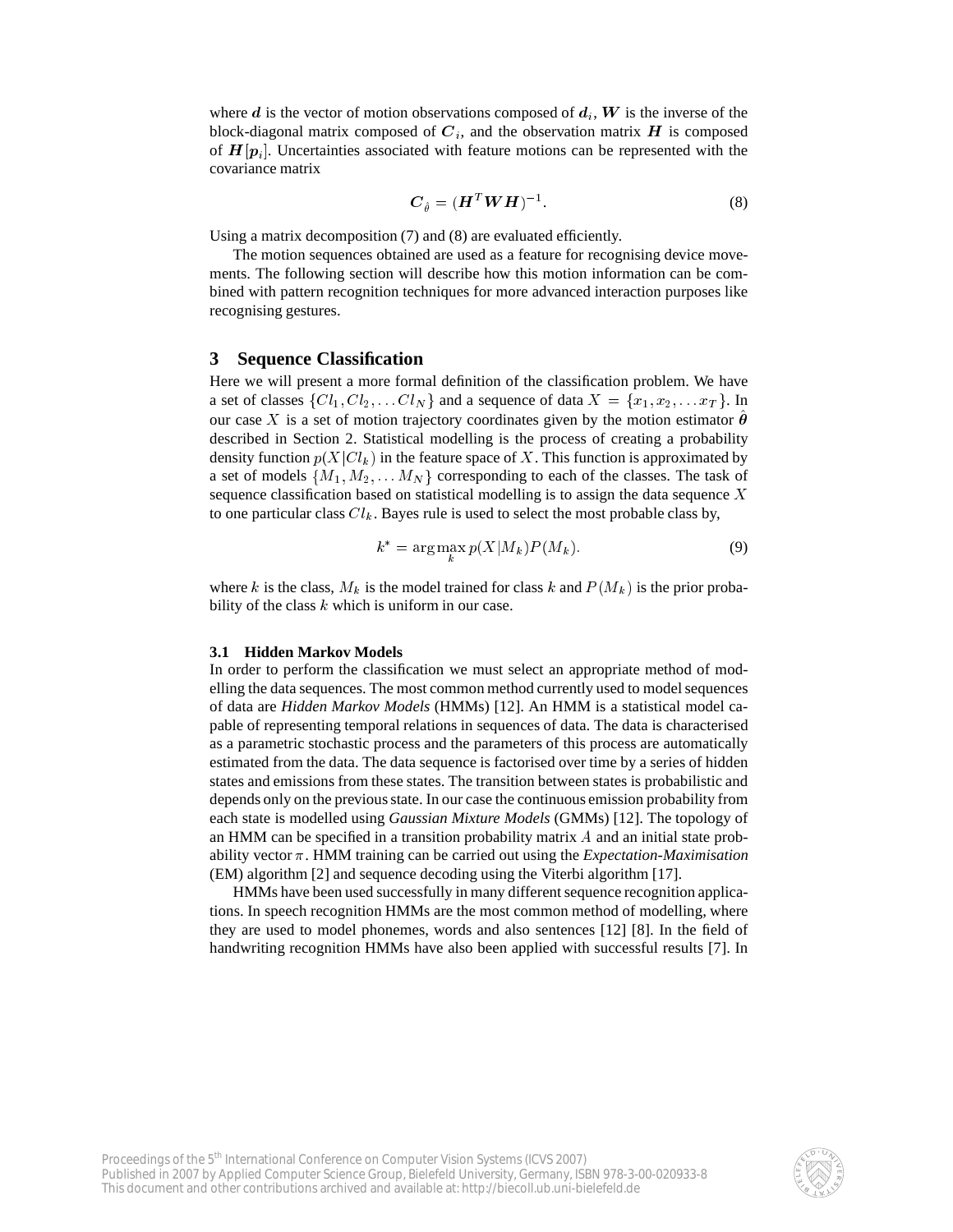this case HMMs are used to model sequences of pen strokes that form letters and also sequences of letters that form words. HMMs have also been used in the task of video annotation, for example tennis stroke recognition [11] and also the segmentation of soccer into play and non-play sequences [1].

## **4 System overview**

The system we propose here uses HMMs, described in Section 3, to model the motion features described in Section 2. These models are then used to classify motion sequences that are input from the user. This initial result is then filtered in order to reject any possibly incorrect commands before they can be executed. The methods used for filtering the results are described in the next section. An overview of the system is shown in Figure 2. In order to ensure a minimum number of incorrect classifications we filter the results of the classification for each sequence. This is done using two criteria: the first is the log-likelihood ratio of the most likely class and the second most likely class and the second is the entropy of the sequence.



**Fig. 2.** An overview of the proposed system.

**Likelihood ratio** Recall from Section 3 that we have a set of classes  $\{Cl_1, Cl_2, \ldots Cl_N\}$ and a sequence of data  $X = \{x_1, x_2, \ldots x_T\}$  the class with the highest likelihood given  $X$  is denoted by  $Cl_a$  and the class with the second highest likelihood given  $X$  is denoted by  $Cl_b$ . The log-likelihood ratio  $\delta$  for a particular sequence is given by

$$
\delta = \log(p(Cl_a|X)) - \log(p(Cl_b|X)),\tag{10}
$$

where  $p(Cl|X)$  is the likelihood of the class Cl given the data sequence X.

In our experiments we use two threshold values for  $\delta$ . The first,  $\delta_{hard}$ , is a hard decision and any sequence with a log-likelihood ratio below this threshold is rejected. The second,  $\delta_{soft}$  is a soft decision, for any sequence where  $\delta_{hard} < \delta < \delta_{soft}$  the entropy of the sequence is used as an addition indicator of the quality of the classification.

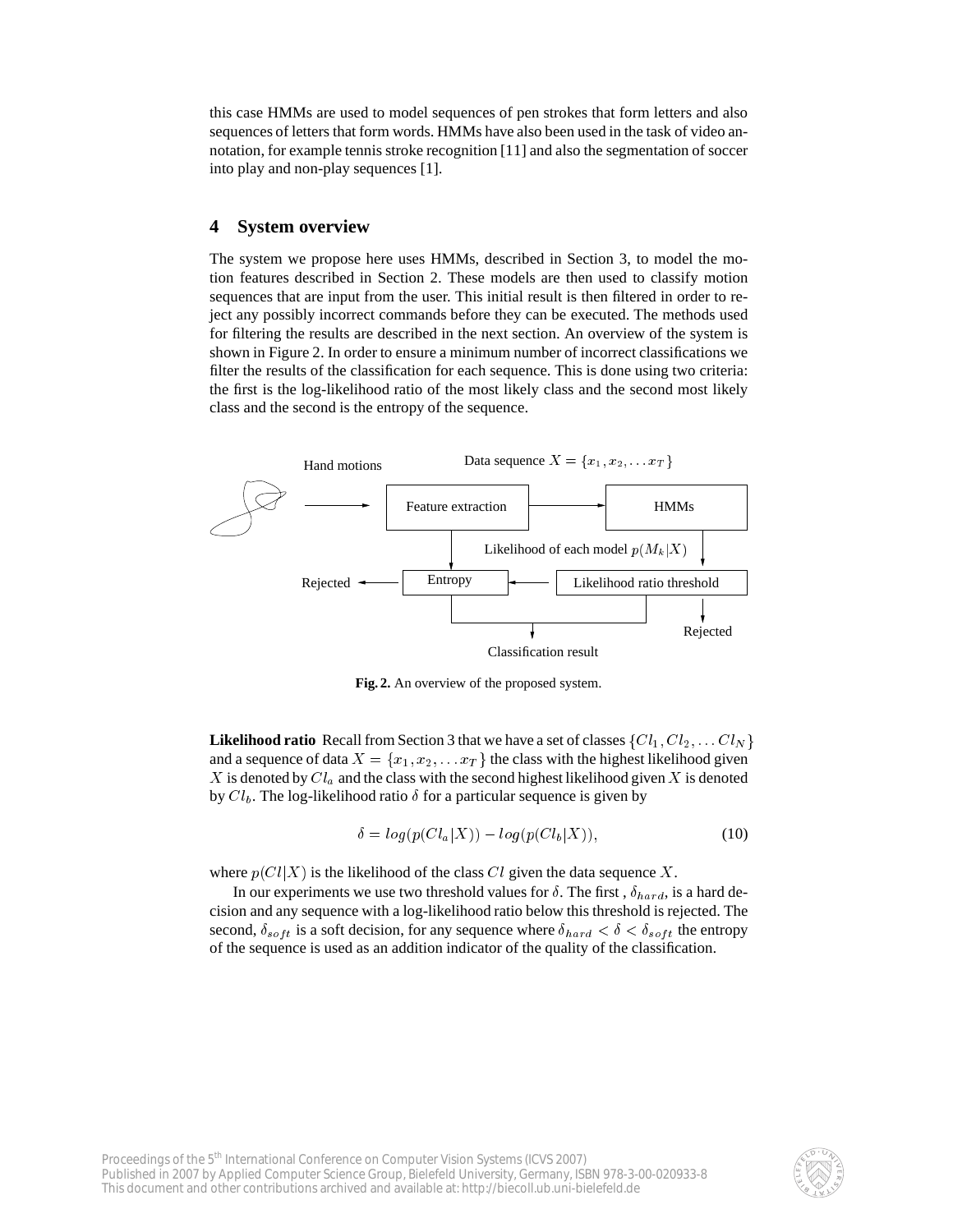**Entropy** The Information (or Shannon) Entropy is a measure of the randomness of a probability distribution of a random variable  $y$  and is given by [15]

$$
H = -K \sum_{s=1}^{S} P(y_s) \log_2 P(y_s), \tag{11}
$$

where  $P(y_s)$  is the probability of y, S is the number of samples and K is a constant. In our case we take the first derivative of the motion trajectory  $X$ , this gives us the velocity of the motion. This continuous velocity sequence is quantised into a histogram and we calculate the entropy of the entries in this histogram, so the random variable  $y$  is the size of the histogram bins.

A sequence with a larger entropy has a larger degree of randomness. This measure of entropy is used as a method of filtering the final classification result. Our hypothesis here is that well formed signs will have a more constant velocity, and so a lower entropy, than random or poorly formed signs. In our experiments we have included a number of sequences where the user has either deliberately made a bad sign or has just moved the phone at random. These sequences are used to test the case where the system may be unintentionally turned on by the user or the user loses control of the phone whilst making a sign. The mean of the entropy of "bad" sequences in the validation set is 0.88 with standard deviation of 0.11, while the mean and standard deviation of the "good" sequences is 0.58 and 0.13 respectively.

Those sequences with a log likelihood ratio,  $\delta$ , satisfying  $\delta_{hard} < \delta < \delta_{soft}$  are classified according to their entropy. Any sequences with an entropy higher than a predetermined threshold are rejected as potentially incorrect. This entropy threshold  $H_{th}$ is set on the validation set as described in the next section.

# **5 Experiments**

In order to validate the technique described here a hypothetical control system of mobile phone functions was devised. In this system a series of control commands was proposed. These commands are composed of seven simple elements based on seven different motions. These seven elements are shown in Table 1. Using these basic elements alone the system would be limited to seven different commands, so in order to provide a greater number of commands more complex commands are constructed from these motion elements. These complex commands are used for our recognition experiments and are shown in Table 2. Although we have used 11 complex commands this could easily extended to a larger number of commands.

**Data and experimental procedure** The experimental data was collected from 35 subjects. Each subject was asked to draw each of the commands in Table 2 five times using a standard camera equipped mobile phone, a Nokia N90. The majority of subjects had no previous experience in performing this task. There was considerable variability of the sequences both between subjects and also between different attempts from the same subject, this can be seen in Figure 3. In addition to these subjects 30 random sequences were collected. These sequences were produced by moving the camera in a random

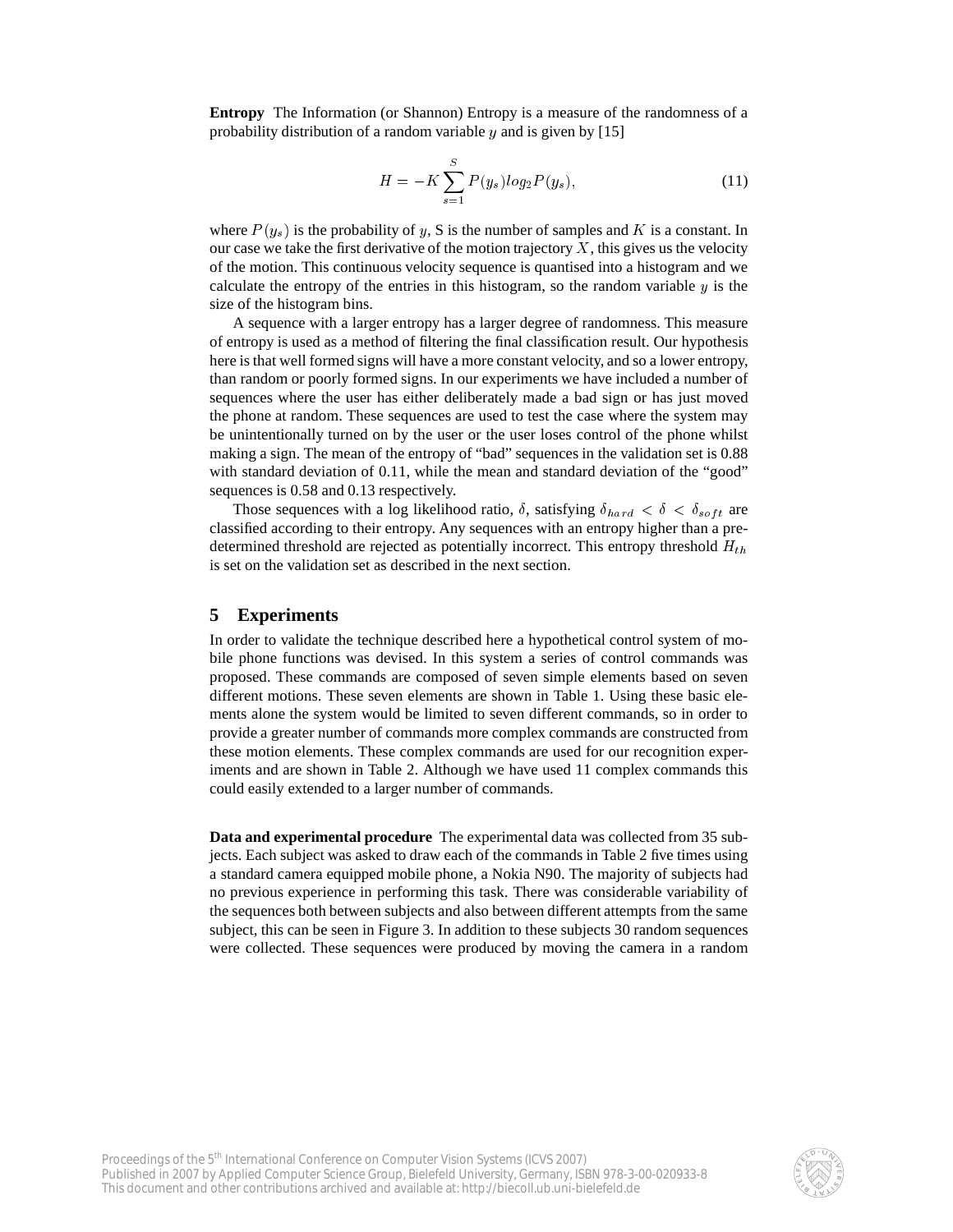| Element | Type of motion        |
|---------|-----------------------|
|         | Left horizontal       |
|         | Right horizontal      |
|         | Up vertical           |
|         | Down vertical         |
|         | Left diagonal         |
|         | Right diagonal        |
|         | Anti-clockwise circle |

**Table 1.** Seven basic motion elements

| Name                      | Command |
|---------------------------|---------|
| Com1                      |         |
| Com2                      |         |
| Com3                      |         |
| Com4                      |         |
| Com5                      |         |
| Com6                      |         |
| Com7                      |         |
| Com8                      | →ে      |
| Com9                      | ←ে      |
| Com10                     | →ে      |
| $\overline{\text{Com}}11$ | ←⊖      |

Table 2. Eleven complex commands constructed from the seven basic motions

way. These random or "bad" sequences were included in the data to test the system's performance with input cause by accidental activation of the camera or the user losing control of the phone whilst making a sign.

The subjects were randomly divided into training, validation and test sets. There were 20 subjects in the training set, 5 subjects in the validation set and 10 subjects in the test set. Additionally 10 "bad" sequences were added to the validation set and 20 to the test set. Giving a total of 1100, 285 and 570 sequences in the training, validation and testing sets respectively.

It must be emphasised again that there was no overlap of subjects between these three sets. The training set was used to train the parameters of the HMMs. The validation set was used set the hyper-paramters of the individual models, such as the number of Gaussians in the GMMs, that model the state distributions of the HMMs, and the number of states in the HMMs. The validation set was also used to set the hard threshold,  $\delta_{hard}$  and the soft threshold  $\delta_{soft}$ . In addition the entropy threshold  $H_{th}$  was set by using the validation set. The values of these parameters was; Number of states  $= 11$ , Number of Gaussians = 10,  $\delta_{hard} = 5$ ,  $\delta_{soft} = 30$  and  $H_{th} = 0.72$ .

**Results and discussion** The results of running the system on the 570 test sequences are shown in Table 3. It can be seen from these results that only 5 sequences are incorrectly classified, while 27 sequences that would have produced an incorrect result were rejected by the system. These rejected sequences included all of the 20 deliberately bad sequences. It is particularly interesting that 13 of these bad sequences were rejected using the entropy criteria. This result confirms that the higher entropy of the bad sequences observed in the validation set can be generalised to the bad sequences in the test set.

# **6 Conclusions**

We have presented here a system that combines motion features and statistical sequence modelling to classify the hand movements of a user in order to control a mobile phone. In addition to this we introduced two methods of filtering the result of this classification, likelihood ratio and entropy, making the system more robust to the presence of random

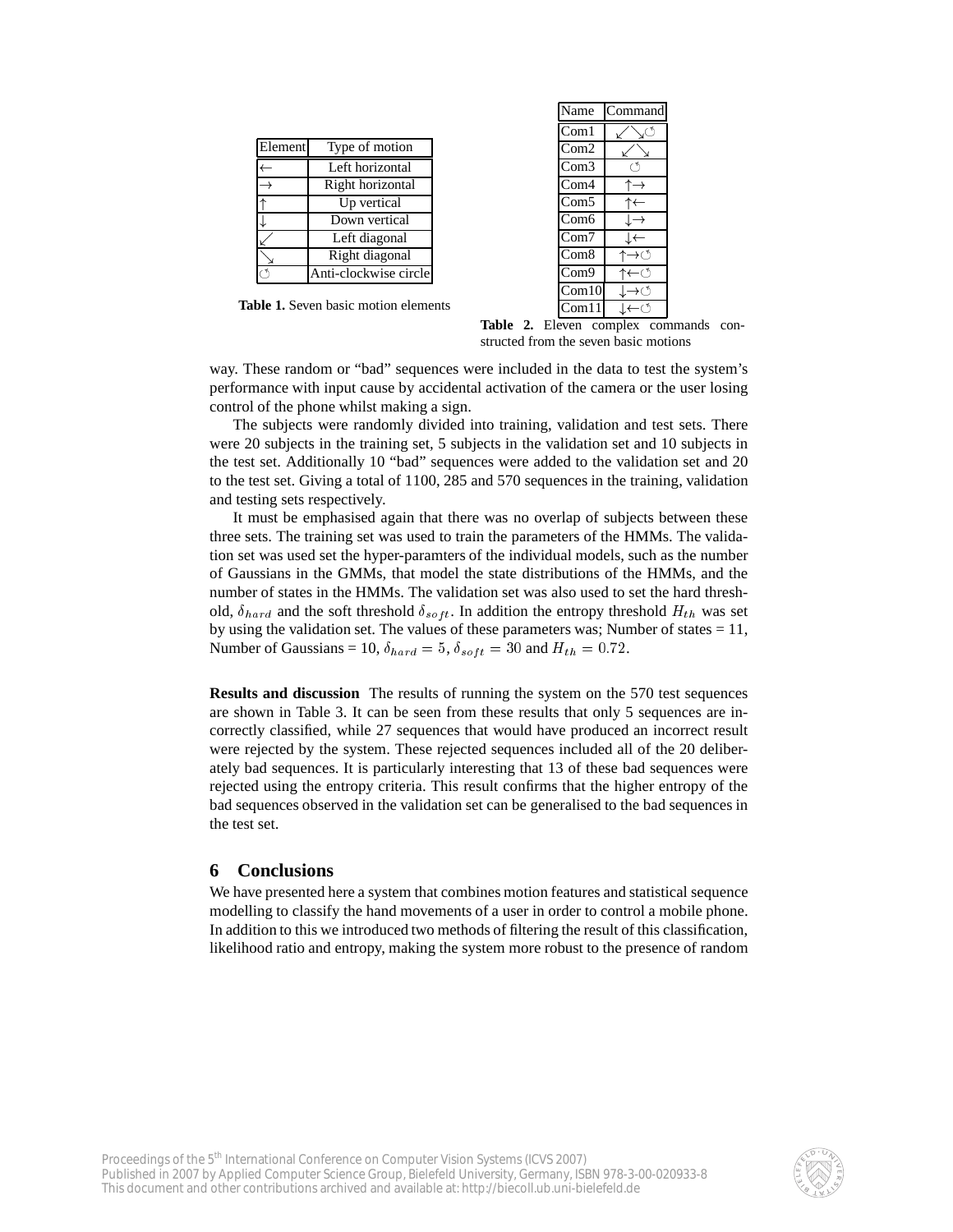

**Fig. 3.** The sequence  $\downarrow \leftarrow \circlearrowleft$  performed by two different users. Each row shows two attempts of the same sign from a single user. This shows both the intra-user and inter-user variability of the data.

|                  |     |          | Command Correct Correct rejected Incorrect rejected Incorrect |   |
|------------------|-----|----------|---------------------------------------------------------------|---|
| Com1             | 50  |          |                                                               |   |
| Com2             | 47  | 2        |                                                               |   |
| Com3             | 46  | 4        |                                                               |   |
| Com4             | 49  | 0        |                                                               |   |
| Com5             | 50  | 0        |                                                               |   |
| Com <sub>6</sub> | 48  | 0        | $\mathfrak{D}_{\mathfrak{p}}$                                 |   |
| Com7             | 50  | 0        |                                                               |   |
| Com <sub>8</sub> | 47  | 0        |                                                               | 2 |
| Com9             | 46  |          |                                                               | 2 |
| Com10            | 48  | 0        | 2                                                             |   |
| Com11            | 50  | $\theta$ |                                                               |   |
| Bad seq          |     | 20       |                                                               |   |
| Total            | 531 | 27       |                                                               |   |

**Table 3.** Results of testing on 570 sequence of which 20 were intentionally bad. It should be noted that of 570 sequences only 5 were finally incorrectly classified.

or bad sequences. It is clear from the results shown in Section 5 that this method of using entropy as an indicator of badly formed sequences is able to filter out all such sequences from the final result.

The robustness of the system means that no adjustment of parameters is necessary for a new user. Aside from its accuracy and robustness another important feature of this system is that it can be installed on an existing phone equiped with a camera. While